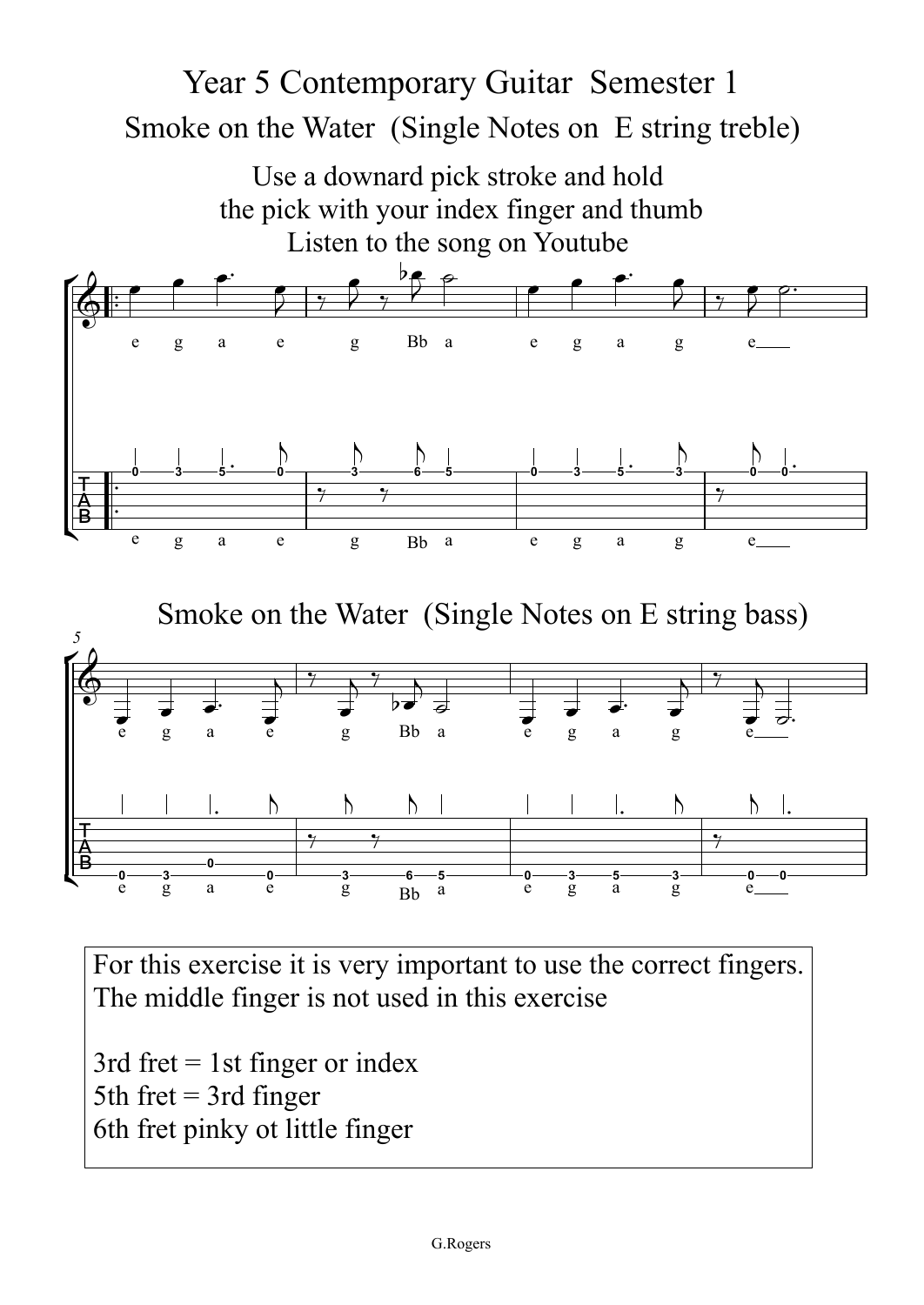

Happy Birthday to be played from memory. In this tune fret numbers are the same as finger numbers